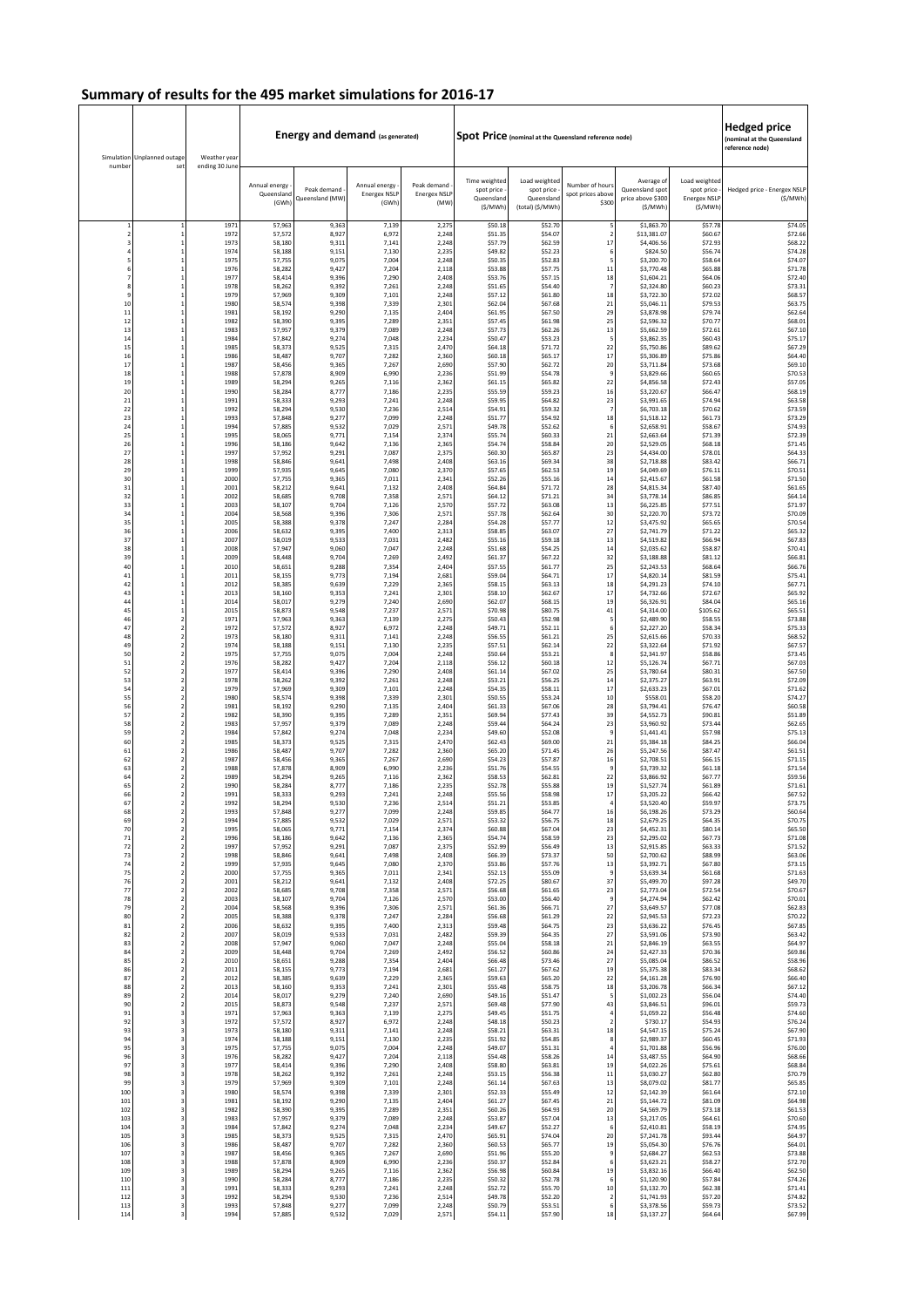| 115        | 3      | 1995         | 58,065           | 9,771          | 7,154          | 2,374          | \$58.78            | \$64.69            | 15                                        | \$5,644.65               | \$78.84             | \$70.08            |
|------------|--------|--------------|------------------|----------------|----------------|----------------|--------------------|--------------------|-------------------------------------------|--------------------------|---------------------|--------------------|
| 116        | 3      | 1996         | 58,186           | 9,642          | 7,136          | 2,365          | \$50.30            | \$53.02            | 9                                         | \$1,514.90               | \$59.01             | \$74.70            |
| 117        | 3      | 1997         | 57,952           | 9,291          | 7,087          | 2,375          | \$53.70            | \$57.38            | 12                                        | \$3,867.04               | \$65.06             | \$70.35            |
| 118        | 3      | 1998         | 58,846           | 9,641          | 7,498          | 2,408          | \$64.61            | \$71.31            | 29                                        | \$4,044.96               | \$86.65             | \$65.58            |
| 119        | 3      | 1999         | 57,935           | 9,645          | 7,080          | 2,370          | \$51.67            | \$54.50            | 13                                        | \$2,073.34               | \$60.38             | \$72.10            |
| 120        | 3      | 2000         | 57,755           | 9,365          | 7,011          | 2,341          | \$51.91            | \$54.80            | 14                                        | \$2,342.06               | \$60.37             | \$70.98            |
| 121        | 3      | 2001         | 58,212           | 9,641          | 7,132          | 2,408          | \$65.96            | \$72.62            | 37                                        | \$4,089.90               | \$86.17             | \$57.63            |
| 122        | 3      | 2002         | 58.685           | 9.708          | 7,358          | 2,571          | \$53.62            | \$57.29            | 16                                        | \$2,249.60               | \$63.88             | \$71.15            |
| 123        | 3      | 2003         | 58,107           | 9,704          | 7,126          | 2,570          | \$50.12            | \$52.70            | 5                                         | \$3,100.38               | \$56.79             | \$72.49            |
| 124        | 3      | 2004         | 58,568           | 9,396          | 7,306          | 2,571          | \$58.12            | \$62.95            | $\bf{21}$                                 | \$3,353.34               | \$72.04             | \$66.96            |
| 125        | 3      | 2005         | 58,388           | 9,378          | 7,24           | 2,284          | \$54.29            | \$57.96            | 13                                        | \$3,438.00               | \$64.65             | \$69.13            |
| 126        | 3      | 2006         | 58,632           | 9.395          | 7,400          | 2,313          | \$57.36            | \$61.53            | 17                                        | \$3,782.59               | \$67.97             | \$65.25            |
| 127        | 3      | 200          | 58,019           | 9,533          | 7,03           | 2,482          | \$52.94            | \$56.08            | 18                                        | \$2,425.07               | \$61.10             | \$68.34            |
| 128        | 3      | 2008         | 57,947           | 9,060          | 7,04           | 2,248          | \$51.21            | \$53.63            | 15                                        | \$1,831.39               | \$58.32             | \$70.7             |
| 129        | 3      | 2009         | 58,448           | 9,704          | 7,269          | 2,492          | \$59.18            | \$64.34            | 23                                        | \$3,648.85               | \$77.00             | \$68.45            |
| 130        | 3      | 2010         | 58,651           | 9,288          | 7,354          | 2,404          | \$57.90            | \$62.46            | 21                                        | \$2,985.01               | \$70.29             | \$66.92            |
| 131        | 3      | 2011         | 58,155           | 9,773          | 7,194          | 2,681          | \$61.58            | \$68.18            | 28                                        | \$3,901.17               | \$87.04             | \$72.64            |
| 132        | 3      | 2012         | 58,385           | 9,639          | 7,229          | 2,365          | \$56.62            | \$61.19            | 17                                        | \$3,972.44               | \$71.08             | \$68.59            |
| 133        | 3      | 2013         | 58,160           | 9,353          | 7,241          | 2,301          | \$57.99            | \$62.27            | 18                                        | \$4,582.00               | \$72.42             | \$65.68            |
| 134        | 3      | 2014         | 58,017           | 9,279          | 7,240          | 2,690          | \$50.52            | \$53.17            | $\overline{4}$                            | \$5,037.23               | \$58.64             | \$73.43            |
| 135        | 3<br>4 | 2015         | 58,873           | 9,548          | 7,237          | 2,571          | \$72.86<br>\$49.78 | \$82.34            | 56                                        | \$3,570.52               | \$101.21            | \$54.61            |
| 136<br>137 |        | 1971<br>197  | 57,963<br>57,572 | 9,363<br>8,927 | 7,139<br>6,97  | 2,275<br>2,248 | \$48.13            | \$52.31<br>\$50.23 | 5<br>$\mathbf 2$                          | \$1,832.69<br>\$2,392.32 | \$58.15<br>\$55.47  | \$75.12<br>\$76.35 |
| 138        | 4      | 1973         | 58,180           | 9,311          | 7,141          | 2,248          | \$51.53            | \$54.67            | 8                                         | \$2,754.60               | \$61.17             | \$73.43            |
| 139        |        | 1974         | 58.188           | 9.151          | 7,130          | 2.235          | \$49.45            | \$51.83            | $\overline{\mathbf{3}}$                   | \$858.52                 | \$56.41             | \$74.83            |
| 140        |        | 1975         | 57,755           | 9,075          | 7,004          | 2,248          | \$49.72            | \$52.17            | 9                                         | \$1,602.60               | \$58.22             | \$75.30            |
| 141        |        | 1976         | 58,282           | 9,427          | 7,204          | 2,118          | \$49.81            | \$52.27            | 8                                         | \$1,060.56               | \$57.04             | \$74.28            |
| 142        | 4      | 197          | 58,414           | 9,396          | 7,290          | 2,408          | \$54.16            | \$57.79            | 9                                         | \$3,705.72               | \$65.70             | \$72.31            |
| 143        |        | 1978         | 58.262           | 9.392          | 7,261          | 2,248          | \$51.90            | \$55.14            | 8                                         | \$3,106.49               | \$61.85             | \$73.01            |
| 144        |        | 1979         | 57,969           | 9,309          | 7,10           | 2,248          | \$52.03            | \$55.26            | 9                                         | \$2,767.86               | \$61.72             | \$72.86            |
| 145        |        | 1980         | 58,574           | 9,398          | 7,335          | 2,301          | \$51.39            | \$54.51            | 15                                        | \$1,180.17               | \$60.72             | \$74.15            |
| 146        |        | 1981         | 58,192           | 9,290          | 7,135          | 2,404          | \$52.18            | \$55.27            | 8                                         | \$3,480.74               | \$61.12             | \$71.71            |
| 147        |        | 1982         | 58,390           | 9,395          | 7,289          | 2.351          | \$53.59            | \$56.86            | 12                                        | \$2,812.19               | \$62.80             | \$70.07            |
| 148        |        | 1983         | 57,957           | 9,379          | 7,089          | 2,248          | \$50.32            | \$52.89            | 5                                         | \$2,057.57               | \$58.24             | \$74.37            |
| 149        |        | 1984         | 57,842           | 9,274          | 7,048          | 2,234          | \$48.94            | \$51.47            | 9                                         | \$1,264.01               | \$57.22             | \$75.75            |
| 150        | 4      | 1985         | 58,373           | 9,525          | 7,315          | 2,470          | \$51.74            | \$54.86            | 20                                        | \$1,024.69               | \$61.65             | \$74.10            |
| 151        | 4      | 1986         | 58.487           | 9,707          | 7,282          | 2,360          | \$56.47            | \$60.58            | 15                                        | \$4,018.33               | \$68.92             | \$67.72            |
| 152        |        | 198          | 58,456           | 9,365          | 7,26           | 2,690          | \$53.00            | \$56.47            | 8                                         | \$4,151.70               | \$64.15             | \$72.41            |
| 153        |        | 1988         | 57,878           | 8,909          | 6,990          | 2,236          | \$52.72            | \$55.82            | 10                                        | \$4,265.89               | \$63.65             | \$71.42            |
| 154        | 4      | 1989         | 58,294           | 9,265          | 7,116          | 2,362          | \$55.24            | \$59.04            | 20                                        | \$2,886.69               | \$65.95             | \$67.71            |
| 155        |        | 1990         | 58.284           | 8,777          | 7,186          | 2,235          | \$51.93            | \$54.84            | $\overline{9}$                            | \$2,468.20               | \$60.25             | \$72.00            |
| 156        |        | 1991         | 58,333           | 9,293          | 7,241          | 2,248          | \$51.82            | \$54.76            | $12\,$                                    | \$2,007.06               | \$61.08             | \$73.34            |
| 157        |        | 1992         | 58,294           | 9,530          | 7,236          | 2,514          | \$49.86            | \$52.34            | 9                                         | \$588.31                 | \$57.63             | \$75.20            |
| 158<br>159 | 4      | 1993<br>1994 | 57,848           | 9,277<br>9,532 | 7,099<br>7,029 | 2,248<br>2,571 | \$50.04<br>\$49.37 | \$52.82<br>\$51.85 | $\overline{\mathbf{c}}$<br>$\overline{2}$ | \$7,139.84<br>\$6,550.56 | \$59.38<br>\$57.00  | \$75.15<br>\$74.51 |
| 160        |        | 1995         | 57,885<br>58.065 | 9.771          | 7.154          | 2,374          | \$53.14            | \$57.07            | $11\,$<br>18                              | \$3,247.64               | \$66.80             | \$74.56            |
| 161<br>162 |        | 1996<br>1997 | 58,186<br>57,952 | 9,642<br>9,291 | 7,13<br>7,08   | 2,365<br>2,375 | \$55.42<br>\$55.66 | \$59.56<br>\$59.92 | 13                                        | \$3,346.86<br>\$4,986.50 | \$68.67<br>\$68.73  | \$69.65<br>\$68.38 |
| 163        |        | 1998         | 58,846           | 9,641          | 7,498          | 2,408          | \$63.98            | \$70.73            | 31                                        | \$3,608.30               | \$86.33             | \$66.74            |
| 164        |        | 1999         | 57,935           | 9,645          | 7,080          | 2,370          | \$50.20            | \$52.80            | 10                                        | \$1,496.53               | \$58.16             | \$74.13            |
| 165        |        | 2000         | 57,755           | 9,365          | 7,011          | 2,341          | \$50.85            | \$53.53            | $12\,$                                    | \$2,094.66               | \$59.05             | \$73.16            |
| 166        |        | 2001         | 58,212           | 9,641          | 7,132          | 2,408          | \$57.66            | \$63.02            | 23                                        | \$3,342.75               | \$75.15             | \$69.79            |
| 167        | 4      | 2002         | 58,685           | 9,708          | 7,358          | 2,571          | \$54.94            | \$59.18            | 22                                        | \$2,237.36               | \$67.91             | \$71.11            |
| 168        | 4      | 2003         | 58.107           | 9,704          | 7,126          | 2,570          | \$49.19            | \$51.74            | 6                                         | \$1,522.64               | \$56.84             | \$75.06            |
| 169        |        | 2004         | 58,568           | 9,396          | 7,306          | 2,571          | \$55.71            | \$59.61            | 27                                        | \$1,894.80               | \$67.52             | \$69.54            |
| 170        |        | 2005         | 58,388           | 9,378          | 7,24           | 2,284          | \$56.85            | \$61.57            | 22                                        | \$3,129.58               | \$73.01             | \$70.15            |
| 171        | 4      | 2006         | 58,632           | 9,395          | 7,400          | 2,313          | \$56.02            | \$60.12            | 18                                        | \$2,951.00               | \$68.67             | \$69.73            |
| 172        |        | 2007         | 58.019           | 9,533          | 7,031          | 2,482          | \$49.72            | \$52.23            | $\overline{7}$                            | \$1,793.64               | \$56.98             | \$73.83            |
| 173        |        | 2008         | 57,947           | 9,060          | 7,047          | 2,248          | \$52.31            | \$55.14            | 14                                        | \$2,648.77               | \$61.01             | \$70.37            |
| 174        |        | 2009         | 58,448           | 9,704          | 7,269          | 2,492          | \$54.33            | \$58.16            | 16                                        | \$2,663.78               | \$66.90             | \$72.09            |
| 175        | 4      | 2010         | 58,651           | 9,288          | 7,354          | 2,404          | \$53.17            | \$56.33            | 15                                        | \$1,485.40               | \$62.21             | \$72.17            |
| 176        |        | 2011         | 58.155           | 9,773          | 7,194          | 2,681          | \$55.42            | \$60.27            | 13                                        | \$4,156.17               | \$73.14             | \$74.65            |
| 177        |        | 2012         | 58.385           | 9.639          | 7.229          | 2,365          | \$54.27            | \$58.23            | 19                                        | \$2,476.76               | \$66.79             | \$71.32            |
| 178        |        | 2013         | 58,160           | 9,353          | 7,24           | 2,301          | \$55.95            | \$59.78            | 17                                        | \$3,801.45               | \$66.96             | \$66.0             |
| 179        |        | 2014         | 58,017           | 9,279          | 7,240          | 2,690          | \$48.54            | \$50.80            | $\overline{a}$                            | \$786.15                 | \$55.20             | \$74.95            |
| 180        |        | 2015         | 58,873           | 9,548          | 7,237          | 2,571          | \$64.84            | \$72.45            | 34                                        | \$3,706.89               | \$89.47             | \$66.24            |
| 181        | 5      | 1971         | 57,963           | 9,363          | 7,139          | 2,275          | \$49.36            | \$51.67            | 6                                         | \$511.69                 | \$56.57             | \$75.21            |
| 182        | 5      | 1972         | 57,572           | 8,927          | 6,972          | 2,248          | \$48.08            | \$50.11            | $\mathbf 0$                               | \$0.00                   | \$54.75             | \$76.41            |
| 183        | 5<br>5 | 1973<br>1974 | 58,180           | 9,311          | 7,141          | 2,248<br>2,235 | \$54.59<br>\$50.00 | \$58.59            | 22                                        | \$2,177.15               | \$66.55             | \$70.71<br>\$74.23 |
| 184<br>185 | 5      | 1975         | 58,188<br>57.755 | 9,151<br>9,075 | 7,130<br>7,004 | 2,248          | \$54.06            | \$52.47<br>\$57.84 | 6<br>14                                   | \$1,206.33<br>\$3,705.06 | \$57.18<br>\$66.72  | \$71.04            |
| 186        | 5      | 1976         | 58,282           | 9,427          | 7,204          | 2,118          | \$60.45            | \$66.61            | 17                                        | \$5,979.94               | \$81.34             | \$68.04            |
| 187        | 5      | 1977         | 58,414           | 9,396          | 7,290          | 2,408          | \$51.76            | \$54.55            | 13                                        | \$942.18                 | \$60.58             | \$74.60            |
| 188        | 5      | 1978         | 58,262           | 9,392          | 7,261          | 2,248          | \$50.64            | \$53.15            | 4                                         | \$2,613.10               | \$58.40             | \$73.79            |
| 189        |        | 1979         | 57.969           | 9.309          | 7,101          | 2,248          | \$50.51            | \$53.23            | $\overline{7}$                            | \$1,382.16               | \$58.75             | \$74.51            |
| 190        |        | 1980         | 58,574           | 9,398          | 7,339          | 2,301          | \$52.20            | \$55.25            | 8                                         | \$2,670.90               | \$60.49             | \$71.67            |
| 191        |        | 1981         | 58,192           | 9,290          | 7,135          | 2,404          | \$55.56            | \$59.46            | 16                                        | \$3,487.28               | \$66.67             | \$67.84            |
| 192        | 5      | 1982         | 58,390           | 9,395          | 7,289          | 2,351          | \$57.13            | \$61.48            | 19                                        | \$3,338.15               | \$70.14             | \$67.65            |
| 193        | 5      | 1983         | 57,957           | 9,379          | 7,089          | 2.248          | \$52.76            | \$55.78            | 21                                        | \$1,601.39               | \$62.11             | \$71.59            |
| 195        |        | 198<br>1985  | 57,84<br>58,373  | 9,274<br>9,525 | 7,04<br>7,31!  | 2.234<br>2,470 | 548.55<br>\$52.55  | 550.9.<br>\$55.79  | 10<br>17                                  | 2008.4<br>\$1,580.55     | 556.U.<br>\$62.99   | >75.99<br>\$73.27  |
| 196        | 5      | 1986         | 58,487           | 9,707          | 7,28           | 2,360          | \$61.43            | \$67.05            | 26                                        | \$4,070.85               | \$78.85             | \$63.53            |
| 197        | 5      | 1987         | 58,456           | 9,365          | 7,267          | 2,690          | \$49.50            | \$51.90            | 6                                         | \$412.53                 | \$57.01             | \$75.31            |
| 198        | 5      | 1988         | 57,878           | 8.909          | 6,990          | 2.236          | \$50.33            | \$52.80            | 5                                         | \$4,084.66               | \$57.99             | \$72.80            |
| 199        | 5      | 1989         | 58,294           | 9,265          | 7,116          | 2,362          | \$53.61            | \$56.78            | 18                                        | \$2,358.38               | \$62.30             | \$69.41            |
| 200        | 5      | 1990         | 58,284           | 8,777          | 7,186          | 2,235          | \$52.30            | \$55.13            | 12                                        | \$1,967.66               | \$61.66             | \$72.67            |
| 201        | 5      | 1991         | 58,333           | 9,293          | 7,241          | 2,248          | \$50.92            | \$53.45            | 6                                         | \$2,352.23               | \$58.19             | \$72.48            |
| 202        | 5      | 1992         | 58.294           | 9,530          | 7,236          | 2,514          | \$50.98            | \$53.81            | $\it 4$                                   | \$3,181.29               | \$60.13             | \$74.57            |
| 203        | 5      | 1993         | 57,848           | 9,277          | 7,099          | 2,248          | \$49.01            | \$51.28            | $\mathbf 2$                               | \$1,791.69               | \$56.38             | \$75.66            |
| 204        | 5      | 1994         | 57,885           | 9,532          | 7,029          | 2,571          | \$48.19            | \$50.39            | $\overline{\phantom{a}}$                  | \$446.15                 | \$55.08             | \$76.15            |
| 205        | 5      | 1999         | 58,065           | 9,771          | 7,154          | 2,374          | \$54.75            | \$59.14            | $12\,$                                    | \$4,038.99               | \$69.60             | \$73.02            |
| 206        | 5      | 1996         | 58,186           | 9,642          | 7,136          | 2.365          | \$56.76            | \$61.07            | 17                                        | \$4,146.40               | \$71.15             | \$67.96            |
| 207        | 5      | 1997         | 57,952           | 9,291          | 7,087          | 2,375          | \$54.65            | \$58.65            | 14                                        | \$3,812.91               | \$66.53             | \$69.46            |
| 208<br>209 | 5<br>5 | 1998<br>1999 | 58,846           | 9,641          | 7,498<br>7,080 | 2,408<br>2,370 | \$73.28<br>\$53.41 | \$82.86<br>\$57.05 | 43<br>18                                  | \$4,535.09               | \$106.96<br>\$65.46 | \$63.06<br>\$72.32 |
| 210        | 5      | 2000<br>2001 | 57,935<br>57,755 | 9,645<br>9.365 | 7,011          | 2,341          | \$54.67            | \$58.44            | 14                                        | \$2,351.76<br>\$4,112.37 | \$65.36             | \$67.64            |
| 211        | 5      | 2002         | 58,212           | 9,641          | 7,137          | 2,408          | \$58.63            | \$63.50            | 27                                        | \$3,083.61               | \$74.25             | \$66.60            |
| 212        | 5      |              | 58,685           | 9,708          | 7,358          | 2,571          | \$55.24            | \$59.70            | 17                                        | \$2,898.41               | \$70.00             | \$72.86            |
| 213        | 5      | 2003         | 58,107           | 9,704          | 7,126          | 2,570          | \$52.50            | \$56.16            | $11\,$                                    | \$3,253.92               | \$64.47             | \$73.85            |
| 214        | 5      | 2004         | 58,568           | 9,396          | 7,306          | 2,571          | \$58.51            | \$63.38            | 33                                        | \$2,306.26               | \$73.30             | \$67.27            |
| 215        | 5      | 2005         | 58,388           | 9,378          | 7,247          | 2,284          | \$57.12            | \$61.67            | 22                                        | \$3,133.52               | \$72.30             | \$70.59            |
| 216        | 5      | 2006         | 58,632           | 9,395          | 7,400          | 2,313          | \$56.75            | \$61.02            | 24                                        | \$2,439.85               | \$70.24             | \$69.80            |
| 217        | 5      | 2007         | 58,019           | 9,533          | 7,031          | 2,482          | \$54.08            | \$57.50            | 16                                        | \$3,197.42               | \$64.31             | \$68.43            |
| 218        | 5      | 2008         | 57,947           | 9,060          | 7,047          | 2,248          | \$51.89            | \$54.47            | 13                                        | \$2,540.30               | \$59.52             | \$70.00            |
| 219        | 5      | 2009         | 58.448           | 9,704          | 7,269          | 2,492          | \$62.27            | \$68.80            | 22                                        | \$5,044.78               | \$83.35             | \$66.07            |
| 220        | 5      | 2010         | 58,651           | 9,288          | 7,354          | 2,404          | \$55.73            | \$59.32            | 27                                        | \$1,569.35               | \$65.93             | \$69.46            |
| 221        | 5      | 2011         | 58,155           | 9,773          | 7,194          | 2,681          | \$58.88            | \$64.60            | 23                                        | \$3,628.13               | \$79.04             | \$71.30            |
| 222        | 5      | 2012         | 58,385           | 9,639          | 7,229          | 2,365          | \$54.50            | \$58.14            | 13                                        | \$3,606.04               | \$65.72             | \$69.73            |
| 223        | 5      | 2013         | 58,160           | 9.353          | 7,241          | 2.301          | \$56.86            | \$61.04            | 19                                        | \$3,782.36               | \$69.52             | \$66.37            |
| 224        | 5      | 2014         | 58,017           | 9,279          | 7,240          | 2,690          | \$49.24            | \$51.70            | 10                                        | \$966.13                 | \$56.66             | \$74.59            |
| 225        | 5      | 2015         | 58,873           | 9,548          | 7,23           | 2,571          | \$66.80            | \$74.84            | 45                                        | \$3,178.19               | \$92.50             | \$64.06            |
| 226        | 6      | 1971         | 57,963           | 9,363          | 7,139          | 2,275          | \$49.68            | \$52.06            | 6                                         | \$1,175.47               | \$56.86             | \$74.25            |
| 227        | 6      | 1972         | 57,572           | 8,927          | 6.972          | 2,248          | \$48.08            | \$50.16            | $\overline{2}$                            | \$694.09                 | \$54.85             | \$76.26            |
| 228        | 6      | 1973         | 58,180           | 9,311          | 7,141          | 2,248          | \$59.18            | \$64.22            | 26                                        | \$3,511.91               | \$72.99             | \$62.83            |
| 229        | 6      | 1974         | 58,188           | 9,151          | 7,130          | 2,235          | \$50.17            | \$52.63            | $\overline{\phantom{a}}$                  | \$1,313.49               | \$57.26             | \$73.60            |
| 230        | 6      | 1975         | 57,755           | 9,075          | 7,004          | 2,248          | \$51.56            | \$54.52            | 14                                        | \$2,151.64               | \$61.92             | \$73.71            |
| 231        | 6      | 1976         | 58,282           | 9,427          | 7,204          | 2.118          | \$57.77            | \$62.54            | 16                                        | \$4,870.37               | \$71.88             | \$66.17            |
| 232        | 6      | 1977         | 58,414           | 9,396          | 7,290          | 2,408          | \$53.06            | \$56.22            | 25                                        | \$1,034.84               | \$63.20             | \$73.15            |
| 233        | 6      | 1978         | 58,262           | 9,392          | 7,261          | 2,248          | \$51.45            | \$54.19            | 6                                         | \$2,853.69               | \$60.07             | \$72.97            |
| 234        | 6      | 1979         | 57,969           | 9,309          | 7,101          | 2,248          | \$55.64            | \$59.88            | 18                                        | \$3,042.31               | \$66.54             | \$67.29            |
| 235        | 6      | 1980         | 58.574           | 9,398          | 7,339          | 2,301          | \$71.86            | \$81.02            | 26                                        | \$7,523.28               | \$100.95            | \$55.88            |
| 236        | 6      | 1981         | 58,192           | 9,290          | 7,135          | 2,404          | \$54.65            | \$58.07            | 29                                        | \$1,758.64               | \$62.72             | \$66.48            |
| 237        | 6      | 1982         | 58,390           | 9,395          | 7,289          | 2,351          | \$53.39            | \$56.88            | 16                                        | \$1,794.61               | \$64.98             | \$73.48            |
| 238        | 6      | 1983         | 57,957           | 9,379          | 7,089          | 2,248          | \$54.81            | \$58.43            | 10                                        | \$4,789.19               | \$66.43             | \$69.49            |
| 239        | 6      | 1984         | 57,842           | 9,274          | 7,048          | 2,234          | \$49.70            | \$52.15            | 5                                         | \$3,115.51               | \$56.57             | \$72.96            |
| 240        | 6      | 1985         | 58,373           | 9,525          | 7,315          | 2,470          | \$68.68            | \$77.75            | 36                                        | \$4,713.99               | \$99.46             | \$64.28            |
| 241        | 6      | 1986         | 58,487           | 9,707          | 7,282          | 2,360          | \$74.51            | \$84.94            | 33                                        | \$6,633.45               | \$111.16            | \$59.19            |
| 242        | 6      | 1987         | 58,456           | 9,365          | 7,267          | 2,690          | \$60.62            | \$66.56            | 22                                        | \$4,530.05               | \$80.30             | \$66.70            |
| 243        | 6      | 1988         | 57,878           | 8,909          | 6,990          | 2,236          | \$51.58            | \$54.63            | 15                                        | \$2,345.38               | \$60.72             | \$71.40            |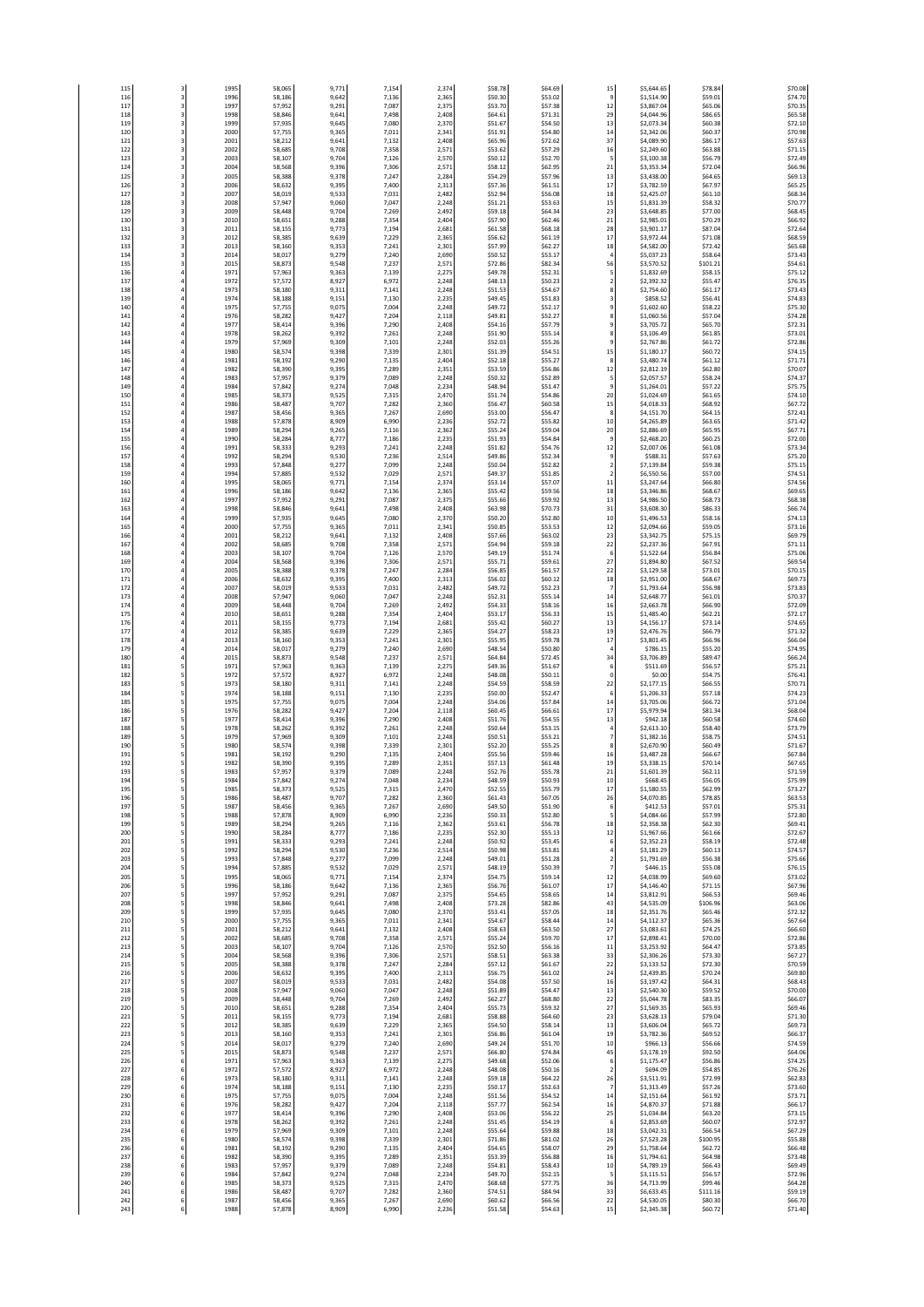| 244               | 6                        | 1989                 | 58.294           | 9,265          | 7,116          | 2,362                   | \$58.53                       | \$63.19                       | 24                             | \$3,567.07               | \$70.95                       | \$63.16                       |
|-------------------|--------------------------|----------------------|------------------|----------------|----------------|-------------------------|-------------------------------|-------------------------------|--------------------------------|--------------------------|-------------------------------|-------------------------------|
| 245               | 6                        | 1990                 | 58,284           | 8,777          | 7,186          | 2,235                   | \$57.33                       | \$61.62                       | 16                             | \$4,317.97               | \$70.94                       | \$66.88                       |
| 246               | 6                        | 1991                 | 58,333           | 9,293          | 7,241          | 2,248                   | \$51.01                       | \$53.69                       | 10                             | \$1,577.41               | \$58.87                       | \$73.00                       |
| 247               | 6                        | 1992                 | 58,294           | 9,530          | 7,236          | 2,514                   | \$53.40                       | \$56.64                       | 8                              | \$4,336.56               | \$63.67                       | \$70.91                       |
| 248               | 6                        | 1993                 | 57,848           | 9,277          | 7,099          | 2,248                   | \$49.15                       | \$51.43                       | $\mathbf{1}$                   | \$4,390.39               | \$56.17                       | \$74.85                       |
| 249               | 6                        | 1994                 | 57,885           | 9,532          | 7,029          | 2,571                   | \$49.99                       | \$52.94                       | 14                             | \$1,364.59               | \$59.74                       | \$75.54                       |
| 250               | 6                        | 1999                 | 58,065           | 9,771          | 7,154          | 2,374                   | \$54.66                       | \$59.18                       | 16                             | \$2,965.71               | \$70.57                       | \$74.15                       |
| 251<br>252        | 6                        | 1996<br>1997         | 58,186           | 9,642          | 7,13<br>7,087  | 2,365<br>2,375          | \$60.00<br>\$53.43            | \$66.17                       | 16<br>21                       | \$6,117.43               | \$80.78                       | \$67.93<br>\$71.35            |
| 253               | 6<br>6                   | 1998                 | 57,952<br>58,846 | 9,291<br>9,641 | 7,498          | 2,408                   | \$65.02                       | \$57.08<br>\$71.58            | 42                             | \$2,106.78<br>\$2,880.96 | \$64.89<br>\$85.82            | \$63.98                       |
| 254<br>255<br>256 | 6                        | 1999<br>2000<br>200  | 57,935<br>57,755 | 9,645<br>9,365 | 7,080<br>7,011 | 2,370<br>2,341<br>2,408 | \$59.98<br>\$56.37<br>\$56.84 | \$66.17<br>\$60.60<br>\$61.32 | 24<br>19<br>18                 | \$4,190.63<br>\$3,875.19 | \$81.17<br>\$71.11<br>\$70.05 | \$68.41<br>\$68.32<br>\$67.36 |
| 257               | 6<br>6                   | 200                  | 58,212<br>58,685 | 9,641<br>9,708 | 7,132<br>7,358 | 2,571                   | \$51.62                       | \$54.72                       | 14                             | \$3,685.22<br>\$1,356.13 | \$60.61                       | \$73.16                       |
| 258               | 6                        | 2003                 | 58,107           | 9,704          | 7,126          | 2,570                   | \$50.61                       | \$53.46                       | 12                             | \$1,651.64               | \$59.35                       | \$73.99                       |
| 259               |                          | 2004                 | 58,568           | 9,396          | 7,306          | 2,571                   | \$71.58                       | \$81.53                       | 34                             | \$5,579.58               | \$106.89                      | \$63.81                       |
| 260               | 6                        | 2005                 | 58,388           | 9,378          | 7,247          | 2,284                   | \$57.58                       | \$62.16                       | 21                             | \$3,492.56               | \$70.79                       | \$65.92                       |
| 261               |                          | 2006                 | 58,632           | 9,395          | 7,400          | 2,313                   | \$59.47                       | \$64.31                       | 23                             | \$3,601.52               | \$73.96                       | \$65.27                       |
| 262               | 6                        | 2007                 | 58,019           | 9,533          | 7,031          | 2,482                   | \$50.87                       | \$53.68                       | $11$                           | \$2,021.21               | \$58.43                       | \$72.03                       |
| 263               | 6                        | 2008                 | 57,947           | 9,060          | 7,047          | 2,248                   | \$52.37                       | \$55.09                       | 10                             | \$3,620.18               | \$60.32                       | \$69.39                       |
| 264               | 6                        | 2009                 | 58,448           | 9,704          | 7,269          | 2,492                   | \$57.79                       | \$62.45                       | 27                             | \$2,689.10               | \$72.06                       | \$67.47                       |
| 265               | 6                        | 2010                 | 58.651           | 9,288          | 7,354          | 2,404                   | \$60.93                       | \$66.00                       | 28                             | \$3,266.42               | \$73.77                       | \$62.07                       |
| 266               | 6                        | 2011                 | 58,155           | 9,773          | 7,194          | 2,681                   | \$56.07                       | \$61.02                       | 17                             | \$3,416.34               | \$73.33                       | \$73.22                       |
| 267               | 6                        | 2012                 | 58,385           | 9,639          | 7,229          | 2,365                   | \$54.86                       | \$58.81                       | 17                             | \$3,031.97               | \$67.66                       | \$70.37                       |
| 268               | 6                        | 2013                 | 58,160           | 9,353          | 7,241          | 2,301                   | \$59.93                       | \$65.47                       | 21                             | \$4,657.61               | \$78.80                       | \$66.56                       |
| 269               | 6                        | 2014                 | 58,017           | 9,279          | 7,240          | 2,690                   | \$51.31                       | \$54.48                       | 17                             | \$1,643.38               | \$61.47                       | \$73.48                       |
| 270               | 6                        | 2015                 | 58,873           | 9,548          | 7,23           | 2,571                   | \$75.73                       | \$86.72                       | 49                             | \$4,542.02               | \$113.27                      | \$60.73                       |
| 271               | 7                        | 1971                 | 57,963           | 9,363          | 7,139          | 2,275                   | \$49.94                       | \$52.30                       | $\mathbf 2$                    | \$3,942.98               | \$57.52                       | \$74.39                       |
| 272               | 7                        | 1972                 | 57,572           | 8,927          | 6,97           | 2,248                   | \$48.23                       | \$50.31                       | $\overline{2}$                 | \$1,354.27               | \$55.27                       | \$76.28                       |
| 273               | 7                        | 197                  | 58.180           | 9,311          | 7,141          | 2,248                   | \$51.61                       | \$54.69                       | $11\,$                         | \$2,109.53               | \$60.44                       | \$72.52                       |
| 274               | 7                        | 1974                 | 58,188           | 9,151          | 7,130          | 2,235                   | \$51.24                       | \$54.05                       | 6                              | \$3,068.31               | \$59.93                       | \$73.32                       |
| 275               | 7                        | 1975                 | 57,755           | 9,075          | 7,004          | 2,248                   | \$50.16                       | \$52.74                       | 6                              | \$2,720.51               | \$59.03                       | \$74.94                       |
| 276               | 7                        | 1976                 | 58,282           | 9,427          | 7,204          | 2,118                   | \$50.87                       | \$53.74                       | 8                              | \$2,126.91               | \$59.56                       | \$73.75                       |
| 277               | $\overline{7}$           | 1977                 | 58,414           | 9,396          | 7,290          | 2,408                   | \$52.66                       | \$55.85                       | 15                             | \$1,414.51               | \$62.72                       | \$73.70                       |
| 278               | 7                        | 1978                 | 58,262           | 9,392          | 7,261          | 2,248                   | \$49.90                       | \$52.25                       | 3                              | \$977.49                 | \$57.06                       | \$74.54                       |
| 279               | 7                        | 1979                 | 57,969           | 9,309          | 7,101          | 2,248                   | \$54.24                       | \$58.16                       | 14                             | \$3,202.33               | \$66.44                       | \$70.90                       |
| 280               | 7                        | 1980                 | 58,574           | 9,398          | 7,339          | 2,301                   | \$50.88                       | \$53.64                       | $\overline{7}$                 | \$1,591.67               | \$58.53                       | \$73.22                       |
| 281               | $\overline{7}$           | 1981                 | 58.192           | 9,290          | 7,135          | 2,404                   | \$51.58                       | \$54.64                       | $11\,$                         | \$1,925.55               | \$61.10                       | \$73.67                       |
| 282               | 7                        | 1982                 | 58,390           | 9,395          | 7,289          | 2,351                   | \$53.49                       | \$56.82                       | 14                             | \$2,193.12               | \$63.57                       | \$71.58                       |
| 283               |                          | 1983                 | 57,957           | 9,379          | 7,089          | 2,248                   | \$50.77                       | \$53.30                       | 4                              | \$3,058.84               | \$58.26                       | \$73.2                        |
| 284               | 7                        | 1984                 | 57,842           | 9,274          | 7,048          | 2,234                   | \$49.20                       | \$51.72                       | 3                              | \$3,864.69               | \$57.45                       | \$75.26                       |
| 285               | 7                        | 1985                 | 58,373           | 9,525          | 7,315          | 2,470                   | \$55.91                       | \$60.43                       | 17                             | \$3,282.21               | \$69.92                       | \$70.49                       |
| 286               | 7                        | 1986                 | 58.487           | 9,707          | 7,282          | 2,360                   | \$58.37                       | \$62.95                       | 18                             | \$4,182.95               | \$72.65                       | \$66.34                       |
| 287               | 7                        | 1987                 | 58,456           | 9,365          | 7,26           | 2,690                   | \$51.48                       | \$54.55                       | $12\,$                         | \$1,587.00               | \$61.63                       | \$74.74                       |
| 288               | 7                        | 1988                 | 57,878           | 8,909          | 6,990          | 2,236                   | \$51.07                       | \$53.72                       | 5                              | \$5,487.92               | \$59.09                       | \$71.47                       |
| 289               | 7                        | 1989                 | 58,294           | 9,265          | 7,116          | 2,362                   | \$53.55                       | \$56.90                       | 18                             | \$2,341.60               | \$63.02                       | \$69.38                       |
| 290               | 7                        | 1990                 | 58.284           | 8.777          | 7,186          | 2,235                   | \$53.23                       | \$56.42                       | 14                             | \$2,353.11               | \$63.03                       | \$71.31                       |
| 291               | 7                        | 1991                 | 58,333           | 9,293          | 7,24           | 2,248                   | \$50.38                       | \$52.78                       | 5                              | \$1,836.55               | \$56.99                       | \$72.75                       |
| 292               | 7                        | 1992                 | 58,294           | 9,530          | 7,23           | 2,514                   | \$49.67                       | \$51.96                       | 0                              | \$0.00                   | \$56.60                       | \$74.8                        |
| 293               | 7                        | 1993                 | 57,848           | 9,277          | 7,099          | 2,248                   | \$48.75                       | \$50.93                       | 3                              | \$536.54                 | \$55.60                       | \$75.48                       |
| 294               | $\overline{7}$           | 1994                 | 57,885           | 9,532          | 7,029          | 2,571                   | \$49.52                       | \$52.09                       | $\overline{\phantom{a}}$       | \$2,041.38               | \$58.42                       | \$75.65                       |
| 295               | 7                        | 1995                 | 58,065           | 9,771          | 7,154          | 2,374                   | \$52.92                       | \$56.69                       | $\overline{\phantom{a}}$       | \$4,444.49               | \$65.76                       | \$74.33                       |
| 296               | 7                        | 1996                 | 58,186           | 9,642          | 7,136          | 2,365                   | \$53.88                       | \$57.31                       | $12\,$                         | \$3,591.38               | \$65.92                       | \$71.58                       |
| 297               | 7                        | 1997                 | 57,952           | 9,291          | 7,087          | 2,375                   | \$51.22                       | \$54.28                       | $\overline{7}$                 | \$3,101.33               | \$60.84                       | \$74.08                       |
| 298               | $\overline{7}$           | 1998                 | 58.846           | 9,641          | 7,498          | 2,408                   | \$62.53                       | \$68.85                       | 34                             | \$2,919.53               | \$82.91                       | \$67.57                       |
| 299               | 7                        | 1999                 | 57,935           | 9,645          | 7,080          | 2,370                   | \$49.78                       | \$52.18                       | 8                              | \$1,095.79               | \$57.47                       | \$75.00                       |
| 300               | 7<br>7                   | 2000                 | 57,755           | 9,365          | 7,011          | 2,341                   | \$50.90                       | \$53.60                       | 15                             | \$1,574.10               | \$59.95                       | \$73.94                       |
| 301               | 7                        | 2001                 | 58,212           | 9,641          | 7,13           | 2,408                   | \$62.46                       | \$68.65                       | 25                             | \$4,691.98               | \$86.94                       | \$71.93                       |
| 302               |                          | 2002                 | 58,685           | 9,708          | 7,358          | 2,571                   | \$54.45                       | \$58.60                       | 23                             | \$1,969.19               | \$67.67                       | \$72.30                       |
| 303               | 7                        | 2003                 | 58,107           | 9,704          | 7,126          | 2,570                   | \$48.97                       | \$51.33                       | 5                              | \$907.90                 | \$55.85                       | \$75.11                       |
| 304               | 7                        | 2004                 | 58,568           | 9,396          | 7,306          | 2,571                   | \$53.03                       | \$56.33                       | $\bf{21}$                      | \$1,243.63               | \$63.28                       | \$72.95                       |
| 305               | 7                        | 2005                 | 58,388           | 9,378          | 7,24           | 2,284                   | \$52.20                       | \$55.13                       | 6                              | \$4,176.64               | \$61.01                       | \$71.63                       |
| 306               | 7                        | 2006                 | 58,632           | 9,395          | 7,400          | 2,313                   | \$54.22                       | \$57.65                       | 19                             | \$1,919.94               | \$64.46                       | \$71.14                       |
| 307               | 7                        | 200                  | 58,019           | 9,533          | 7,031          | 2,482                   | \$51.64                       | \$54.55                       | 11                             | \$2,650.01               | \$59.86                       | \$71.36                       |
| 308               | 7                        | 2008                 | 57,947           | 9,060          | 7,04           | 2,248                   | \$52.22                       | \$54.84                       | $11$                           | \$3,123.89               | \$60.20                       | \$69.77                       |
| 309               | 7                        | 2009                 | 58,448           | 9,704          | 7,269          | 2,492                   | \$54.06                       | \$57.60                       | 19                             | \$2,053.04               | \$66.13                       | \$72.79                       |
| 310               | 7                        | 2010                 | 58,651           | 9,288          | 7,354          | 2,404                   | \$57.34                       | \$61.40                       | 22                             | \$2,624.98               | \$67.66                       | \$66.43                       |
| 311               | $\overline{7}$           | 2011                 | 58,155           | 9,773          | 7,194          | 2,681                   | \$57.82                       | \$63.34                       | 20                             | \$3,733.06               | \$79.40                       | \$75.40                       |
| 312               | 7                        | 2012                 | 58,385           | 9,639          | 7,229          | 2,365                   | \$56.05                       | \$60.21                       | 16                             | \$3,790.98               | \$68.96                       | \$68.77                       |
| 313               | 7                        | 2013                 | 58,160           | 9,353          | 7,241          | 2,301                   | \$52.88                       | \$55.94                       | 19                             | \$1,882.26               | \$62.17                       | \$70.78                       |
| 314               | 7                        | 2014                 | 58,017           | 9,279          | 7,240          | 2,690                   | \$48.64                       | \$50.84                       | $\overline{4}$                 | \$434.20                 | \$55.17                       | \$75.02                       |
| 315               | 7                        | 2015                 | 58.873           | 9,548          | 7,23           | 2,571                   | \$66.18                       | \$74.57                       | 36                             | \$3,826.61               | \$96.76                       | \$70.09                       |
| 316               | 8                        | 1971                 | 57,963           | 9,363          | 7,139          | 2,275                   | \$51.85                       | \$54.76                       | $\overline{\phantom{a}}$       | \$3,680.81               | \$60.64                       | \$71.76                       |
| 317               | 8                        | 197                  | 57,572           | 8,927          | 6,97           | 2,248                   | \$50.24                       | \$52.87                       | $\mathbf 2$                    | \$10,251.92              | \$59.69                       | \$74.7                        |
| 318               | 8                        | 1973                 | 58,180           | 9,311          | 7,141          | 2,248                   | \$53.13                       | \$56.73                       | 8                              | \$4,637.30               | \$63.40                       | \$70.71                       |
| 319               |                          | 1974                 | 58,188           | 9,151          | 7,130          | 2.235                   | \$51.95                       | \$54.92                       | 6                              | \$4,248.44               | \$61.22                       | \$72.39                       |
| 320               |                          | 1975                 | 57,755           | 9,075          | 7,004          | 2,248                   | \$49.31                       | \$51.62                       | 5                              | \$1,981.97               | \$57.12                       | \$75.36                       |
| 321               | 8                        | 1976                 | 58,282           | 9,427          | 7,204          | 2,118                   | \$50.77                       | \$53.57                       | 4                              | \$4,029.34               | \$59.64                       | \$73.91                       |
| 322               |                          | 1977                 | 58,414           | 9,396          | 7,290          | 2,408                   | \$53.20                       | \$56.53                       | 15                             | \$1,788.52               | \$63.66                       | \$73.44                       |
| 32<br>324         | 8                        | 1978<br>1979         | 58.262<br>57,969 | 9,392<br>9,309 | 7,26<br>7,101  | 2.248<br>2,248          | 551.98<br>\$53.18             | S54.9<br>\$56.63              | 13                             | \$2.939.65<br>\$2,634.74 | S61.96<br>\$64.84             | S73.39<br>\$72.77             |
| 325               | 8                        | 1980                 | 58,574           | 9,398          | 7,335          | 2,301                   | \$57.12                       | \$61.93                       | 14                             | \$4,621.08               | \$72.62                       | \$70.24                       |
| 326               | 8                        | 1981                 | 58,192           | 9,290          | 7,13!          | 2,404                   | \$51.29                       | \$54.34                       | 9                              | \$2,163.77               | \$60.79                       | \$73.94                       |
| 327               | 8                        | 1982                 | 58,390           | 9,395          | 7,289          | 2,351                   | \$56.62                       | \$61.12                       | 18                             | \$3,224.43               | \$71.86                       | \$71.03                       |
| 328               | 8                        | 1983                 | 57,957           | 9,379          | 7,089          | 2,248                   | \$56.28                       | \$60.72                       | 14                             | \$4,574.50               | \$70.08                       | \$68.51                       |
| 329               | 8                        | 1984                 | 57,842           | 9,274          | 7,048          | 2,234                   | \$48.44                       | \$50.73                       | 5                              | \$1,125.46               | \$55.83                       | \$75.88                       |
| 330               | 8                        | 1985                 | 58,373           | 9,525          | 7,315          | 2,470                   | \$61.46                       | \$68.06                       | 24                             | \$4,431.44               | \$83.92                       | \$69.19                       |
| 331               | 8                        | 1986                 | 58,487           | 9,707          | 7,282          | 2,360                   | \$60.32                       | \$65.50                       | 26                             | \$3,676.80               | \$77.68                       | \$65.64                       |
| 332               | 8                        | 1987                 | 58.456           | 9,365          | 7,267          | 2,690                   | \$51.71                       | \$54.91                       | 11                             | \$2,064.54               | \$62.46                       | \$74.28                       |
| 333               | 8                        | 1988                 | 57,878           | 8,909          | 6,990          | 2,236                   | \$48.65                       | \$50.85                       | $\it 4$                        | \$1,564.97               | \$55.41                       | \$75.09                       |
| 334               | 8                        | 1989                 | 58,294           | 9,265          | 7,116          | 2,362                   | \$54.30                       | \$57.60                       | 13                             | \$3,692.63               | \$63.28                       | \$67.32                       |
| 335               | 8                        | 1990                 | 58,284           | 8,777          | 7,18           | 2,235                   | \$56.53                       | \$60.53                       | $11\,$                         | \$5,710.23               | \$68.28                       | \$66.43                       |
| 336               | 8                        | 1991                 | 58,333           | 9,293          | 7,241          | 2.248                   | \$52.13                       | \$54.95                       | 6                              | \$4,193.01               | \$59.87                       | \$70.45                       |
| 337               | 8                        | 1992                 | 58,294           | 9,530          | 7,236          | 2,514                   | \$50.39                       | \$52.87                       | 5                              | \$1,832.89               | \$57.80                       | \$73.66                       |
| 338               | 8                        | 1993                 | 57,848           | 9,277          | 7,099          | 2,248                   | \$49.07                       | \$51.37                       | 5                              | \$936.52                 | \$56.45                       | \$75.41                       |
| 339               | 8                        | 1994                 | 57,885           | 9,532          | 7,029          | 2,571                   | \$47.95                       | \$50.09                       | $\overline{2}$                 | \$584.18                 | \$54.65                       | \$76.09                       |
| 340               | 8                        | 199                  | 58,065           | 9,771          | 7,154          | 2.374                   | \$55.17                       | \$59.76                       | 15                             | \$3,454.35               | \$71.43                       | \$73.77                       |
| 341               | 8                        | 1996                 | 58,186           | 9,642          | 7,136          | 2,365                   | \$57.64                       | \$62.57                       | 19                             | \$4,128.45               | \$74.63                       | \$69.22                       |
| 342               | 8                        | 1997                 | 57,952           | 9,291          | 7,087          | 2,375                   | \$51.91                       | \$55.17                       | $11$                           | \$2,691.38               | \$61.95                       | \$72.77                       |
| 343               | 8                        | 1998                 | 58,846           | 9,641          | 7,498          | 2,408                   | \$59.87                       | \$65.08                       | 26                             | \$2,841.24               | \$77.50                       | \$69.82                       |
| 344               | 8                        | 1999                 | 57,935           | 9,645          | 7,080          | 2,370                   | \$52.30                       | \$55.82                       | 13                             | \$2,522.09               | \$64.10                       | \$73.88                       |
| 345               | 8                        | 2000                 | 57,755           | 9,365          | 7,011          | 2,341                   | \$51.27                       | \$53.91                       | 10                             | \$2,885.71               | \$59.49                       | \$71.53                       |
| 346               | 8                        | 2001                 | 58,212           | 9,641          | 7,132          | 2,408                   | \$70.61                       | \$79.81                       | 30                             | \$6,396.01               | \$98.92                       | \$55.01                       |
| 347               | 8                        | 2002                 | 58,685           | 9,708          | 7,358          | 2,571                   | \$57.00                       | \$61.92                       | 18                             | \$3,659.63               | \$72.63                       | \$69.83                       |
| 348               | 8                        | 2003                 | 58,107           | 9,704          | 7,126          | 2,570                   | \$52.97                       | \$56.67                       | 15                             | \$2,817.84               | \$63.52                       | \$70.79                       |
| 349               | 8                        | 2004                 | 58.568           | 9,396          | 7,306          | 2,571                   | \$58.47                       | \$63.78                       | 25                             | \$3,011.98               | \$77.20                       | \$71.71                       |
| 350               | 8                        | 2005                 | 58,388           | 9,378          | 7,24           | 2,284                   | \$55.12                       | \$59.09                       | 16                             | \$3,306.52               | \$68.03                       | \$70.12                       |
| 351               | 8                        | 2006                 | 58,632           | 9,395          | 7,400          | 2,313                   | \$57.34                       | \$62.02                       | 26                             | \$2,474.98               | \$72.02                       | \$69.83                       |
| 352               | 8                        | 2007                 | 58,019           | 9,533          | 7,03           | 2,482                   | \$54.27                       | \$58.11                       | 13                             | \$4,149.93               | \$66.65                       | \$70.17                       |
| 353               | 8                        | 2008                 | 57,947           | 9,060          | 7,047          | 2,248                   | \$49.80                       | \$52.12                       | 6                              | \$2,299.41               | \$56.86                       | \$73.35                       |
| 354               | 8                        | 2009                 | 58,448           | 9,704          | 7,269          | 2,492                   | \$61.66                       | \$68.00                       | 21                             | \$5,054.34               | \$83.88                       | \$68.03                       |
| 355               | 8                        | 2010                 | 58,651           | 9,288          | 7,354          | 2,404                   | \$63.73                       | \$69.55                       | 25                             | \$4,557.76               | \$79.21                       | \$59.40                       |
| 356               | 8                        | 2011                 | 58,155           | 9,773          | 7,194          | 2,681                   | \$59.00                       | \$64.66                       | 18                             | \$4,636.57               | \$77.55                       | \$69.33                       |
| 357               | 8                        | 2012                 | 58.385           | 9,639          | 7,229          | 2.365                   | \$56.98                       | \$61.18                       | 17                             | \$4,037.56               | \$69.03                       | \$65.89                       |
| 358               | 8                        | 2013                 | 58,160           | 9,353          | 7,241          | 2,301                   | \$50.95                       | \$53.55                       | 8                              | \$2,397.50               | \$58.72                       | \$72.36                       |
| 359               | 8                        | 2014<br>2015         | 58,017           | 9,279          | 7,240          | 2,690                   | \$51.02                       | \$54.15                       | 10                             | \$2,447.41               | \$60.93                       | \$73.74                       |
| 360<br>361        | 8<br>9<br>9              | 1971                 | 58,873<br>57,963 | 9,548<br>9,363 | 7,23<br>7,139  | 2,571<br>2.275          | \$73.95<br>\$50.02            | \$84.59<br>\$52.48            | 40<br>5                        | \$5,162.93<br>\$1,742.12 | \$111.63<br>\$58.09           | \$61.82<br>\$74.68            |
| 362<br>363<br>364 | 9<br>9                   | 1972<br>1973<br>1974 | 57,572<br>58,180 | 8,927<br>9,311 | 6,972<br>7,141 | 2,248<br>2,248          | \$48.75<br>\$52.70            | \$50.94<br>\$56.17            | $\,$ 1<br>19<br>$\overline{9}$ | \$5,295.77<br>\$1,788.39 | \$56.16<br>\$63.07            | \$75.85<br>\$72.00            |
| 365               | 9                        | 1975                 | 58,188<br>57.755 | 9,151<br>9,075 | 7,130<br>7,004 | 2,235<br>2,248          | \$50.21<br>\$50.58            | \$52.72<br>\$53.17            | $11\,$                         | \$1,120.34<br>\$1,945.51 | \$57.63<br>\$60.09            | \$73.97<br>\$74.74            |
| 366               | 9                        | 1976                 | 58,282           | 9,427          | 7,204          | 2,118                   | \$53.04                       | \$56.84                       | 9                              | \$4,122.56               | \$64.89                       | \$72.49                       |
| 367               | 9                        | 1977                 | 58,414           | 9,396          | 7,290          | 2,408                   | \$59.45                       | \$64.49                       | 24                             | \$3,421.79               | \$76.71                       | \$72.83                       |
| 368               | 9                        | 1978                 | 58,262           | 9,392          | 7,261          | 2,248                   | \$52.31                       | \$55.37                       | $11\,$                         | \$2,140.06               | \$61.47                       | \$72.25                       |
| 369               | 9                        | 1979                 | 57,969           | 9,309          | 7,101          | 2,248                   | \$58.00                       | \$63.39                       | 12                             | \$6,387.79               | \$75.70                       | \$69.0                        |
| 370<br>371        | 9<br>9<br>$\overline{9}$ | 1980<br>1981         | 58,574<br>58,192 | 9,398<br>9,290 | 7,339<br>7,135 | 2,301<br>2,404          | \$53.54<br>\$59.14            | \$57.12<br>\$64.82            | 15<br>15                       | \$2,315.56<br>\$5,820.12 | \$63.82<br>\$78.76            | \$71.37<br>\$68.90            |
| 372               |                          | 1982                 | 58,390           | 9,395          | 7,289          | 2,351                   | \$56.20                       | \$60.45                       | 18                             | \$3,080.43               | \$69.18                       | \$69.31                       |